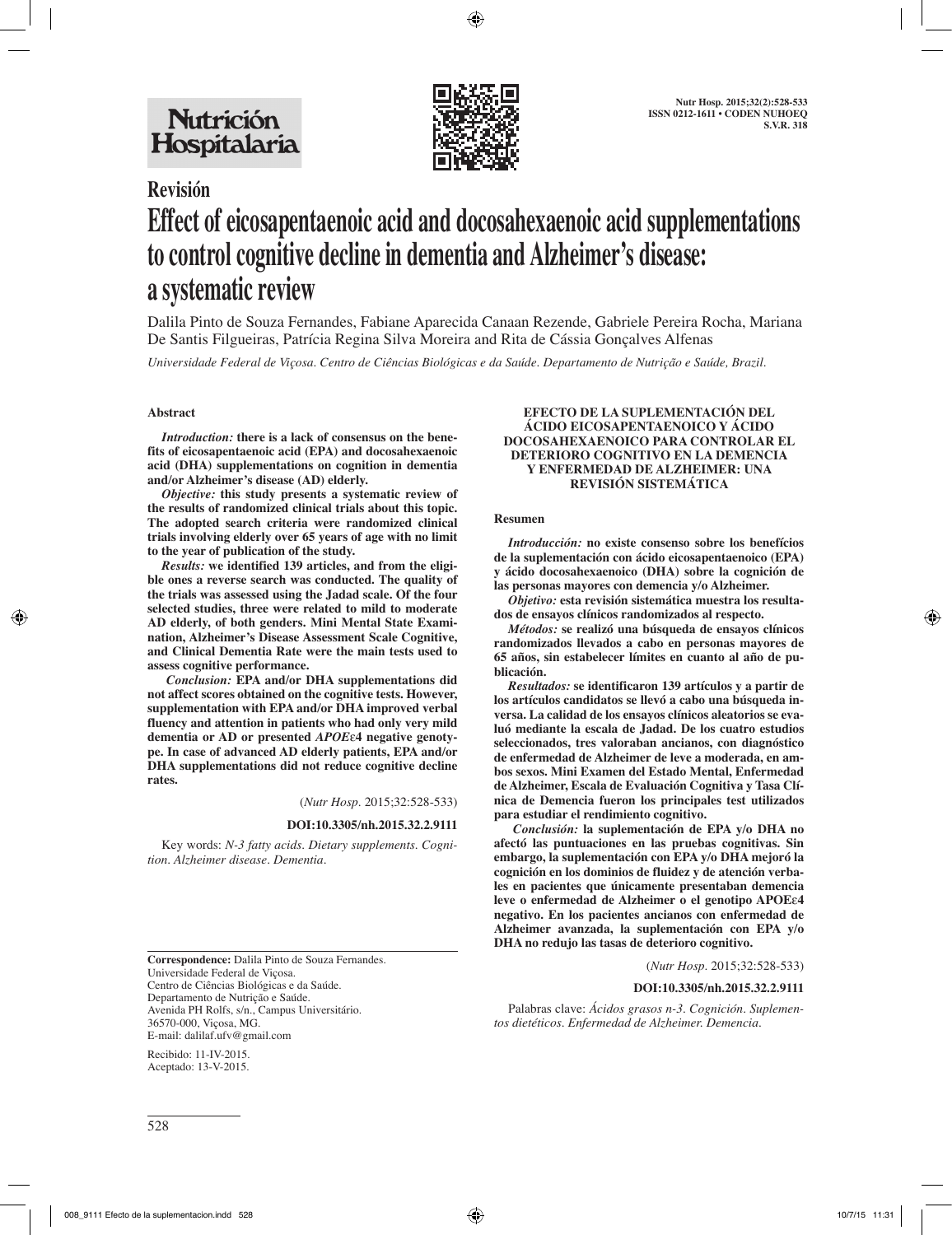#### **Introduction**

Alzheimer's disease (AD) and other dementias are public health problems that affect approximately 35 million people worldwide. There should be a threefold increase in this number by  $2050<sup>1</sup>$ . It costs about 604 billion dollars/year, and it will increase due to population aging and to the absence of an effective treatment, a fact that recently motivated the G8 to put dementia as a priority in terms of public health priority<sup>2</sup>.

The pathogenesis of dementia has been associated with the deposition of β-amyloid plaques and tau protein in the brain3 . Diet is a modifiable risk factor in the etiology of this disease. Prospective epidemiological studies have identified a lower risk for AD in response to the consumption of food rich in antioxidants and unsaturated fat<sup>4</sup>, besides fish<sup>5,6</sup>, and fish oil<sup>7</sup> rich in omega-3 fatty acids, especially eicosapentaenoic acid (EPA) and docosahexaenoic acid (DHA).

In some studies, DHA supplementation reduced the damage caused by the deposition of β-amyloid plaques and tau protein in the brain of transgenic mice carrying the disease mutant gene<sup>8,9</sup>. EPA anti-inflammatory effect also appears to mitigate the effects of aging and of β-amyloid plaques in aged mice<sup>10</sup>.

Human epidemiological and intervention studies on the effects of EPA and DHA intakes on dementia are scarce. AD patients show lower concentrations of DHA in the plasma<sup>11</sup>, in the temporal lobe, and in the hippocampal brain<sup>12</sup>. DHA supplementation in non-demented elderly appears to reduce cognitive de $cline<sup>13,14</sup>.$ 

Epidemiological studies in humans and experimental studies in animals suggested the positive effects of EPA and DHA supplementation on cognition in dementia and AD elderly patients. However, the results of recently conducted controlled clinical trials in humans have been controversial. Therefore, the purpose of this review study was to analyze some of the published studies on this topic to obtain scientific evidences to identify the effect of supplementation of EPA and DHA on cognitive performance, pointing out some questions that should be explored in future studies.

#### **Methods**

#### *Search strategy*

The keywords used in the search were docosahexaenoicacid, eicosapentaenoicacid, dementia, Alzheimer's disease and supplementation. We selected Pub-Med and Science Direct randomized controlled trials, published in English or Spanish, involving elderly over 65 years of age, with no limit for the study year of publication such as. The articles titles and abstracts were analyzed according to the inclusion criteriaFull texts were reviewed to confirm eligibility. From the selected articles, a reverse search of the relevant studies was conducted.

#### *Selection criteria*

Randomized clinical trials involving the participation of dementia or AD subjects were selected considering the following criteria: (1) comparing the effect of DHA and/or EPA supplementations (regardless of dose used) versus control; (2) intervention studies lasting at least six months; (3) cognitive assessment as study outcome. All studies were analyzed by two reviewers.

#### *Selected studies quality assessment*

Jadad scale<sup>15</sup> was used to evaluate the quality of the randomized controlled trials.

#### **Results**

#### *Articles selection*

During the initial search, we obtained 139 articles of which 134 were excluded after reading the title and/ or summary. The reasons for exclusions were studies out of the theme, non randomized clinical trial, no AD or dementia diagnosis, subjects average age under 65, animal studies, review articles, and ineligible language. After reading in full the five pre-selected articles, one was excluded for not assessing the cognitive aspect as the study outcome. We also tracked the references of selected articles to search for other relevant studies and identified six eligible articles according to the title. After reading the abstracts, we excluded five; four of them did not meet the inclusion criteria and one due to duplicate. Finally, four articles were selected for further analysis and discussion of the results (Figure 1).

#### *Characteristics of studies*

Three of the four selected studies involved elderly, of both genders, between 72.6 and 85 years of age on average, and mild to moderate AD diagnosis. Changes in cognitive performance were evaluated using the global scores and/or scores for cognitive domain. The main cognitive tests used were the Mini Mental State Examination<sup>16</sup>, Alzheimer's Disease Assessment Scale Cognitive<sup>17</sup>, and Clinical Dementia Rate<sup>18</sup> (Table I).

EPA and DHA supplements pills were provided during the day, with doses between 430 and 1,100mg/day of DHA and 150 and 975mg/day of EPA for 6 to 18 months, respectively.

Several researchers<sup>20,21,22</sup> observed positive effects of EPA and/or DHA supplementations in elderly pa-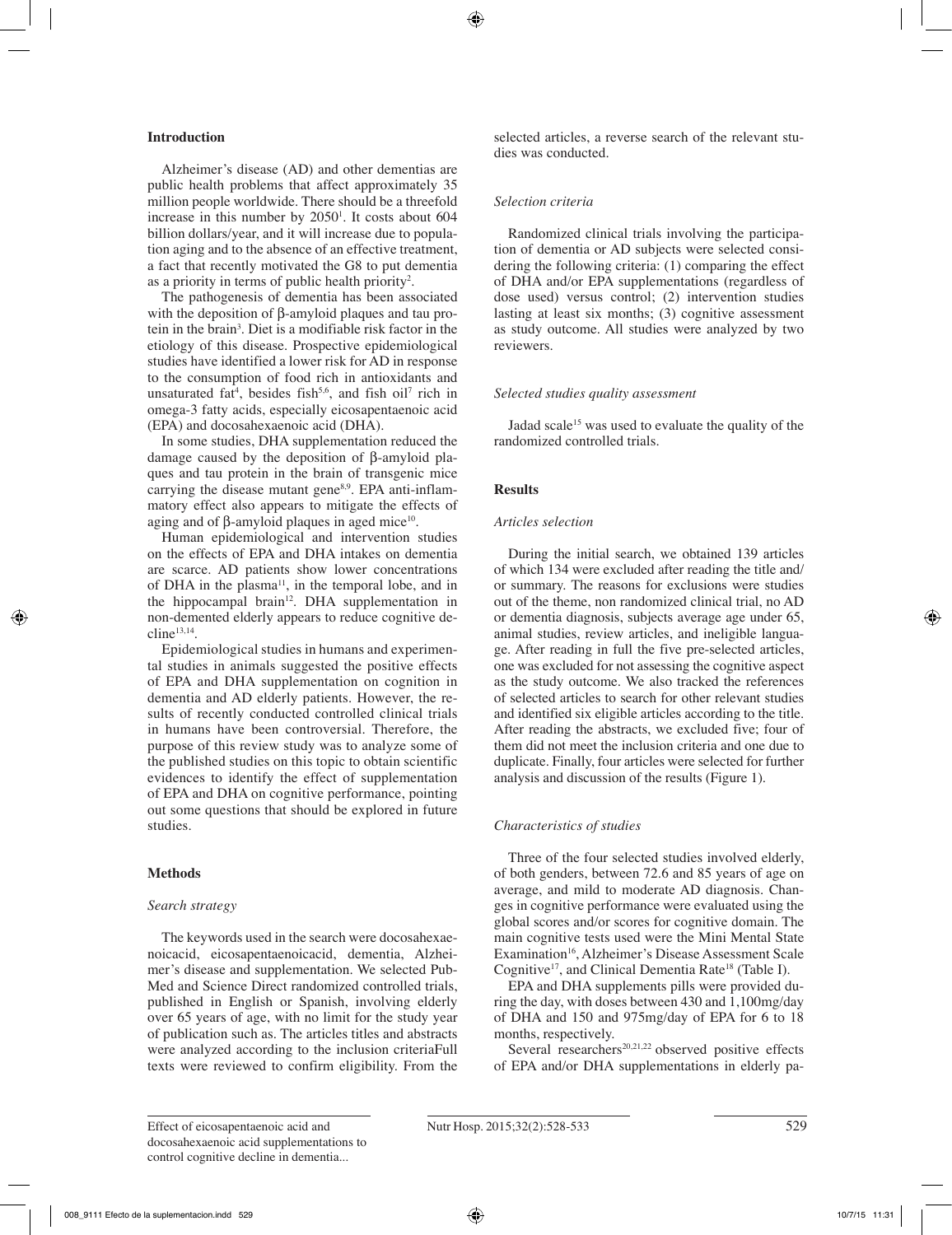

*Fig. 1.—Flow chart of study selection.*

tients presenting mild to moderate conditions. Patients with dementia only19, very mild AD20, and *APOE*ε4 negative genotype<sup>21</sup> showed an improvement on the cognitive tests scores after supplementation.

#### *Quality assessment of the selected studies*

The Jadad scores of studies ranged from 1 to 5 points. Half of the studies were considered of good quality  $(\geq 3 \text{ points})$  (Table II).

#### **Discussion**

The results of this review indicate that most studies failed to demonstrate the beneficial effects of EPA and/or DHA supplementations in reducing cognitive decline in patients with dementia and/or mild to moderate AD. However, supplementation of EPA/DHA in healthy elderly subjects $^{13}$  and in those with very mild cognitive impairment<sup>23</sup> it reduced cognitive decline in patients with dementia and AD. Thus, it seems that supplementation is more effective in an earlier stage of the disease. However, the results of the effects of EPA and DHA supplementations in reducing cognitive decline in healthy elderly are controversial.

Healthy elderly, supplemented during 4months with DHA (800mg/day) associated with lutein showed improved cognition, especially in terms of verbal fluency and memory<sup>13</sup>. However, basal plasma concentrations of DHA were not presented in that study limiting further analysis of the obtained results. Supplementation of lower (EPA/DHA =  $200$ mg/500mg for 24 months)<sup>14</sup> and higher daily doses (1,800 mg of EPA-DHA for 26 weeks) $^{24}$  did not reduce cognitive decline in healthy elderly. However, these supplementations were not done in combination with antioxidants and fatty acids.

The results of some studies have shown that patients with AD and mild cognitive decline<sup>25</sup> have low plasma concentrations of antioxidants, especially carotenoids26,27. Lutein is a predominant carotenoid in human brain tissue28,29. Its concentrations seem to be related to cognitive function<sup>28</sup>. Lutein supplementation combined with DHA resulted in better effects in healthy elderly<sup>13</sup>. However, there is insufficient evidence to confirm this benefit.

The assumption that the benefits of EPA and DHA on cognitive decline can lead to beneficial effect when the supplementation of these fatty acids is associated with antioxidants was confirmed after supplementation of EPA and DHA with alpha lipoic acid (ALA). This effect was attributed to the antioxidant property of  $ALA^{22} \sin$ ce no positive effect was observed when subjects received EPA and DHA supplementations only. However, the beneficial effect of ALA has not been confirmed in other studies in which it was used alone or in combination with other antioxidants $30,31$ . Due to the possible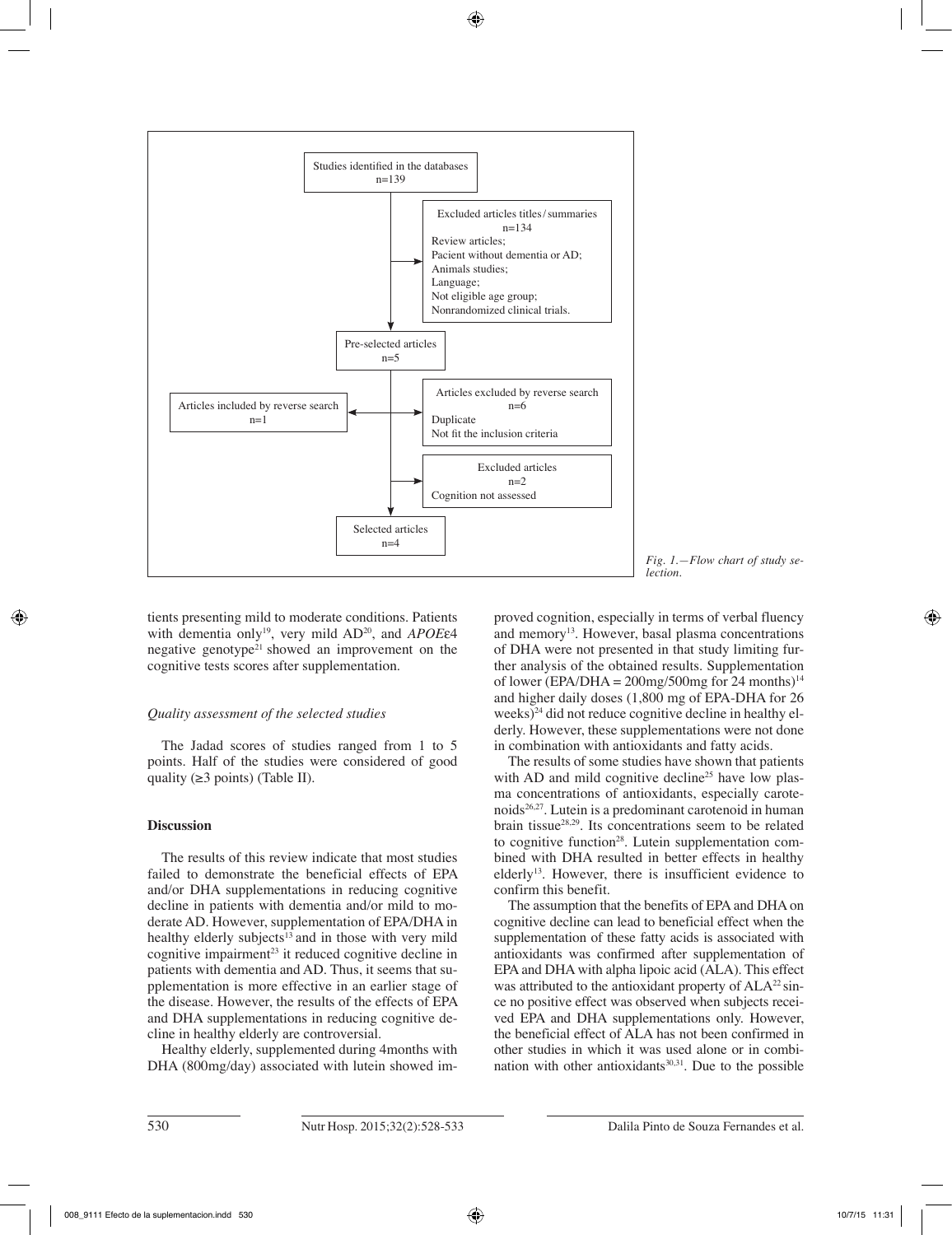| Characteristics of selected studies and their main results<br>Table 1 | CONCLUSION                    | scores. A positive correlation between DHA<br>DHA supplementation improved dementia<br>serum levels and dementia HDS-R score. | resulted in a reduction in the rate of cognitive<br>supplementation, between 6 and 12 months<br>cognitive decline. However, the very mild<br>cognitive subgroup impairment decreased<br>the rate of decline, the MMSE, compared<br>EPA and DHA did not affect the rate of<br>to placebo. In the placebo group, the<br>decline by MMSE | group, the supplementation between 6 and 12<br>MMSE compared to placebo. In the placebo<br>cognitive decline. However, in the subgroup<br>months resulted in a reduction in the rate of<br>decreased the rate of decline measured by<br>EPA and DHA did not affect the rate of<br>with very mild cognitive impairment<br>cognitive decline by MMSE. | The cognitive performance did not differ<br>between the placebo and test groups. |
|-----------------------------------------------------------------------|-------------------------------|-------------------------------------------------------------------------------------------------------------------------------|---------------------------------------------------------------------------------------------------------------------------------------------------------------------------------------------------------------------------------------------------------------------------------------------------------------------------------------|-----------------------------------------------------------------------------------------------------------------------------------------------------------------------------------------------------------------------------------------------------------------------------------------------------------------------------------------------------|----------------------------------------------------------------------------------|
|                                                                       | <b>DURATION</b>               | 12 months                                                                                                                     | $12$ months <sup>4</sup>                                                                                                                                                                                                                                                                                                              | 18months                                                                                                                                                                                                                                                                                                                                            | 12 months                                                                        |
|                                                                       | GROUP<br>TEST                 | 6 DHA pills/<br>day (0.72g)                                                                                                   | of vitamin E<br>$EPA + 4 mg$<br>containing<br>4 pills/day<br>430mg of<br>150mg of<br>DHA and<br>$(1g$ each)                                                                                                                                                                                                                           | of extracted<br>2 cpills/day<br>to 1,100mg<br>containing<br>algal DHA<br>from $900$                                                                                                                                                                                                                                                                 | (675mg/day<br>975mg/day<br>3 pills/day<br>DHA and<br>of fish oil<br>EPA)         |
|                                                                       | CONTROL<br>GROUP              | No treatment <sup>3</sup>                                                                                                     | placebo isocaloric<br>linoleic acid) $+4$<br>each) containing<br>mg of vitamin E<br>oil (1g corn oil,<br>0.6g including<br>4 pills/day (1g                                                                                                                                                                                            | Pills containing<br>soybean oil or<br>$_{\rm com}$                                                                                                                                                                                                                                                                                                  | soybean oil with<br>3 pills/day of<br>5% fish oil                                |
|                                                                       | COGNITION<br><b>SCALE</b>     | MMSE;<br>HDS-R                                                                                                                | ADAS-cog;<br>MMSE:<br>CDR                                                                                                                                                                                                                                                                                                             | CDR; MMSE<br>ADAS-cog;                                                                                                                                                                                                                                                                                                                              | ADAS-cog<br>MMSE:                                                                |
|                                                                       | CONDITION<br><b>CLINICAL</b>  | moderate<br>dementia<br>Mild to                                                                                               | moderate<br>Mild to<br>$\overline{A}$                                                                                                                                                                                                                                                                                                 | moderateAD<br>Mild to                                                                                                                                                                                                                                                                                                                               | moderateAD<br>Mild to                                                            |
|                                                                       | <b>GENDER</b><br>(%)          | <b>Both</b>                                                                                                                   | M(43)<br>F(57)                                                                                                                                                                                                                                                                                                                        | M (52.9)<br>F (47.1)                                                                                                                                                                                                                                                                                                                                | M (61)<br>F (39)                                                                 |
|                                                                       | AGE (YEARS),<br>$MEAN \pm SD$ | $85^{1}$                                                                                                                      | $72,6+9$                                                                                                                                                                                                                                                                                                                              | $76 + 9.3$                                                                                                                                                                                                                                                                                                                                          | $75,9 + 8.1$                                                                     |
|                                                                       | $\boldsymbol{n}$              | $\Omega$                                                                                                                      | 174                                                                                                                                                                                                                                                                                                                                   | 295                                                                                                                                                                                                                                                                                                                                                 | 39                                                                               |
|                                                                       | REFERENCE                     | Terano et al.<br>$(1999)^{19}$                                                                                                | et al. (2006) <sup>20</sup><br>Friend-Levi                                                                                                                                                                                                                                                                                            | Quinn et al.<br>$(2010)^{21}$                                                                                                                                                                                                                                                                                                                       | Shinto et al.<br>$(2014)^{22}$                                                   |

Standard Deviation not informed; <sup>2</sup>Proportion of each gender not informed; <sup>3</sup>The group did not receive placebo; <sup>4</sup>The control group received placebo for only 6 months. 1Standard Deviation not informed; 2Proportion of each gender not informed; 3The group did not receive placebo; 4The control group received placebo for only 6 months.

Effect of eicosapentaenoic acid and Nutr Hosp. 2015;32(2):528-533 531 531 docosahexaenoic acid supplementations to<br>control cognitive decline in dementia...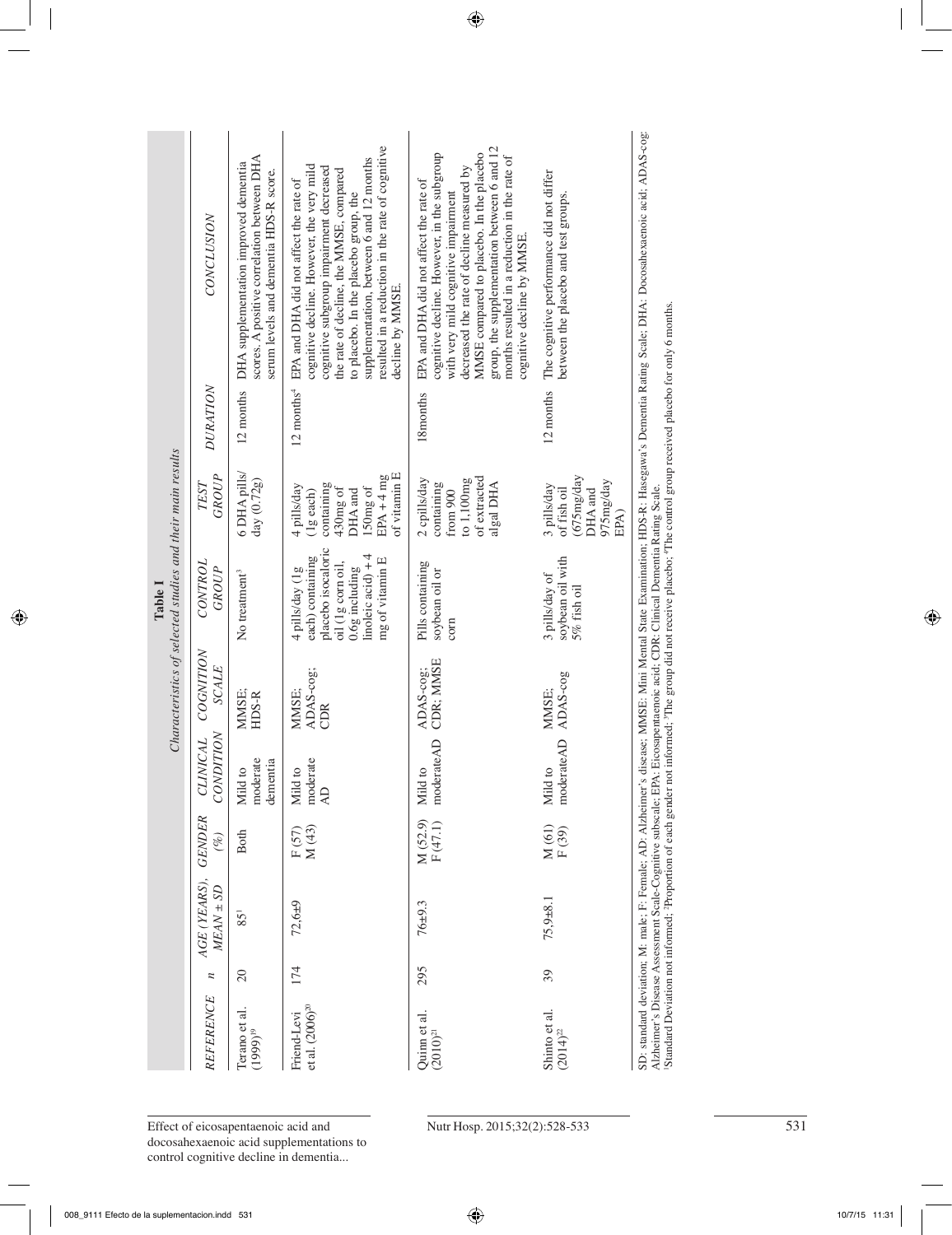| <b>Table II</b><br>Quality of the randomized controlled trials included in this review |                          |                                     |                               |                                |  |  |  |  |
|----------------------------------------------------------------------------------------|--------------------------|-------------------------------------|-------------------------------|--------------------------------|--|--|--|--|
| Jadad Score (Jadad et al., 1996) <sup>15</sup>                                         | Terano et al.<br>1999)'' | Freund-Levi et al.<br>$(2006)^{20}$ | Ouinn et al.<br>$(2010)^{21}$ | Shinto et al.<br>$(2014)^{22}$ |  |  |  |  |
| Randomization                                                                          |                          |                                     |                               |                                |  |  |  |  |
| Randomization of the adequacy                                                          | $\theta$                 | $\theta$                            |                               |                                |  |  |  |  |
| Double blinding                                                                        | $\theta$                 |                                     |                               |                                |  |  |  |  |
| <b>Blinding Adequacy</b>                                                               | $\theta$                 | $\theta$                            |                               |                                |  |  |  |  |
| Description of losses and exclusions                                                   | 0                        |                                     |                               |                                |  |  |  |  |
| Sum of the Jadad score                                                                 |                          | 3                                   |                               |                                |  |  |  |  |
| Ouality                                                                                | Low <sup>1</sup>         | High <sup>2</sup>                   | High <sup>2</sup>             | High <sup>2</sup>              |  |  |  |  |

 $\text{L}$  Low quality = when the sum of the score is less than three;  $\text{2}$  High quality = when the sum of the score is greater than or equal three.

synergistic interaction between EPA/DHA and ALA, more studies are needed to confirm its effectiveness in reducing cognitive decline.

The reduction of oxidative stress by antioxidant vitamins and minerals supplementations is currently being assessed in some studies. However, the use of non-standardized doses and forms of administration hinder conclusions about these benefits, specifically on cognitive impairment<sup>30</sup>. The hypothesis that these substances could improve the benefits of EPA and/or DHA supplementations should be further explored.

Another relevant factor in the investigation of the effects of EPA and/or DHA on dementia cognition is the presence of the allele *APOE*ε432. Epidemiological studies demonstrated that the consumption of omega 3 only by *APOE*ε4 negative genotype subjects reduces the risk of dementia  $(-28%)$  and DA  $(-41%)$  when fish oil was consumed at least twice a week7 . In a controlled trial, supplementation of 900 to 1,100mg DHA improved cognition only in *APOE*ε4 negative genotype AD patients<sup>21</sup>.

The studies we reviewed used different combinations of behavioral and cognitive tests that allow a more appropriate analysis of cognition. However, in three of these studies<sup>19,20,22</sup> the results were not explored by the cognitive domains of each test applied; only the overall score was achieved. We also observed the lack of standardization of the tools used to assess the cognitive performance, which may limit the comparison of the results obtained in the studies.ADAS-cog<sup>17</sup> and MMSE<sup>16</sup> are instruments that assess the intellectual conditions of patients with suspected dementia, which are able to detect reduction in cognitive decline. On the other hand, CDR is a scale used to determine the severity of dementia18.

#### **Conclusion**

The results of the studies presented showed that mild to moderate supplementation of EPA (ranging from 430 to 900 mg/day) and/or DHA (ranging from 150 to 975mg/day) did not reduce cognitive decline in elderly patients. Some beneficial effects were detected in elderly in the early stage of dementia or AD presenting *APOE*ε4 negative genotype, specifically in the areas of verbal fluency and attention.

The effects of EPA and DHA supplementations alone or in combination with antioxidants on cognitive function should be further explored in controlled studies involving dementia elderly patients.

#### **References**

- 1. World Health Organization. Alzheimer's Disease International. Dementia: a public health priority. 2012.
- 2. Global Action Against Dementia. G8 Dementia Summit Declaration. 2013. Available from: https://www.gov.uk/ government/uploads/system/ file/265869/2901668\_G8\_DementiaSum- mitDeclaration\_acc. pdf. Accessed Nov 15, 2014.
- 3. Musiek ES, Holtzman DM. Origins of Alzheimer's Disease: Reconciling CSF biomarker and neuropathology data regarding the temporal sequence of Aβ and tau involvement. *Curr Opin Neurol* 2012; 25(6):715-720.
- 4. Gu Y, Nieves JW, Stern Y, Luchsinger JA, Scarmeas N. Food combination and Alzheimer disease risk: a protective diet. *Arch Neurol* 2010, 67:699-706.
- 5. Kalmijn S, Launer LJ, Ott A, Witteman JCM, Hofman A, Breteler MMB. Dietary fat intake and the risk of incident dementia in the Rotterdam study. *Ann Neurol* 1997, 42:776-782.
- 6. Morris MC, Evans DA, Bienias JL, Tangney CC, Bennett DA, Wilson RS, et al. Consumption of fish and n-3 fatty acids and risk of incident Alzheimer disease. *Arch Neurol* 2003, 60:940-946.
- 7. Huang TL, Zandi PP, Tucker KL, Fitzpatrick AL, Kuller LH, Fried LP, et al. Benefits of fatty fish on dementia risk are stronger for those without APOE epsilon4. *Neurology* 2005, 65:1409-1414.
- 8. Green KN, Martinez-Coria H, Khashwji H, Hall EB, Yurko-Mauro KA, Ellis L, et al. Dietary docosahexaenoic acid and docosapentaenoic acid ameliorate amyloid-β and Tau pathology via a mechanism involving Presenilin 1 levels. *J Neurosci*  2007, 27:4385-4395.
- 9. Torres M, Price SL, Fiol-Deroque MA, Marcilla-Etxenike A, Ahyayauch H, Barceló-Coblijn G,et al**.** Membrane lipid modifications and therapeutic effects mediated by hydroxydocosahexaenoic acid on Alzheimer's disease. *Biochim Biophys Acta* 2014, 73:1245-1254.